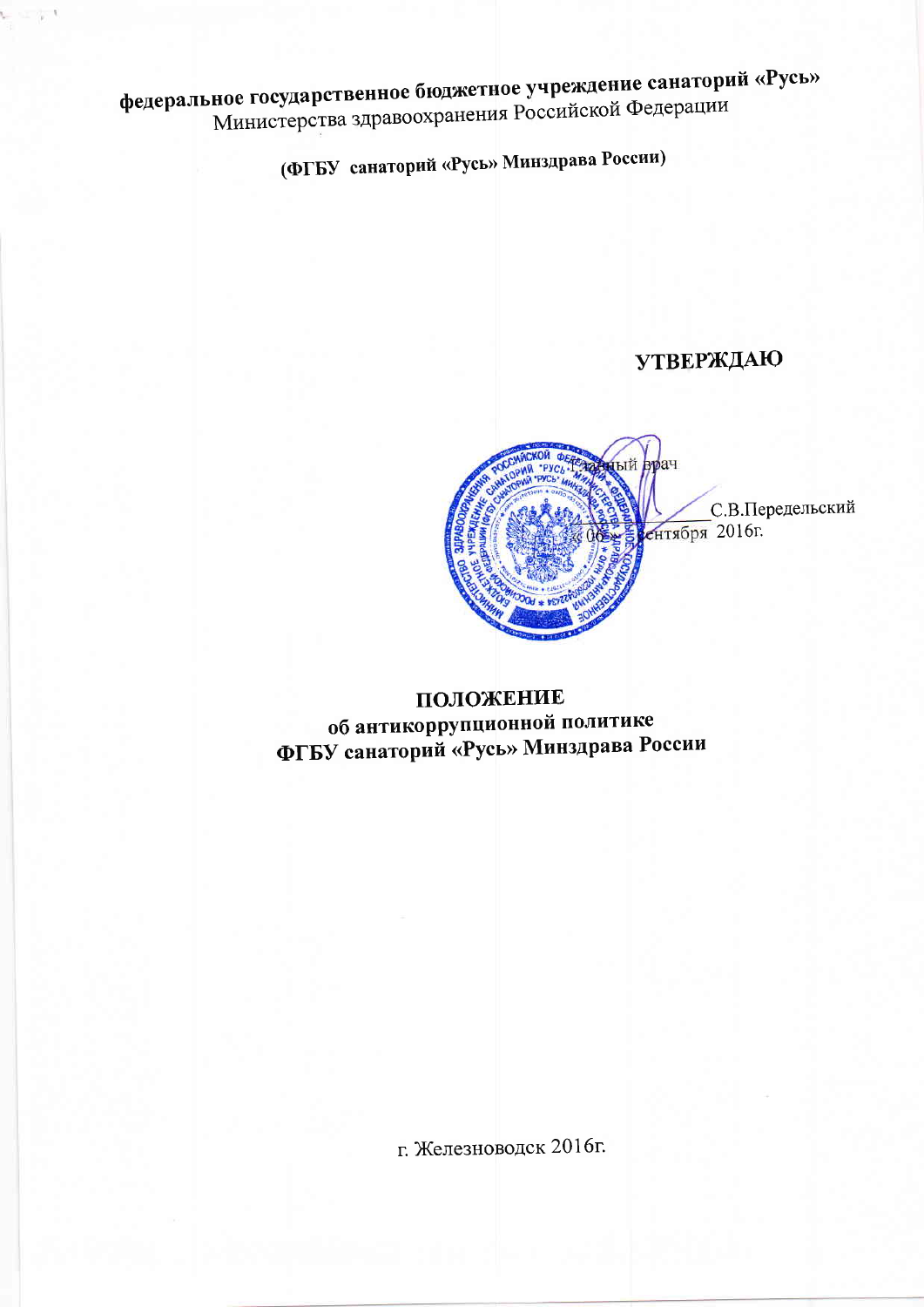федеральное государственное бюджетное учреждение санаторий «Русь» Министерства здравоохранения Российской Федерации (ФГБУ санаторий «Русь» Минздрава России)

### ПОЛОЖЕНИЕ об антикоррупционной политике ФГБУ санаторий «Русь» Минздрава России

Разработано: Юрисконсульт

Е.В.Колесникова

Введен впервые «01» января 2016 года Редакция «06» сентября 2016

г. Железноводск 2016 г.

 $\overline{2}$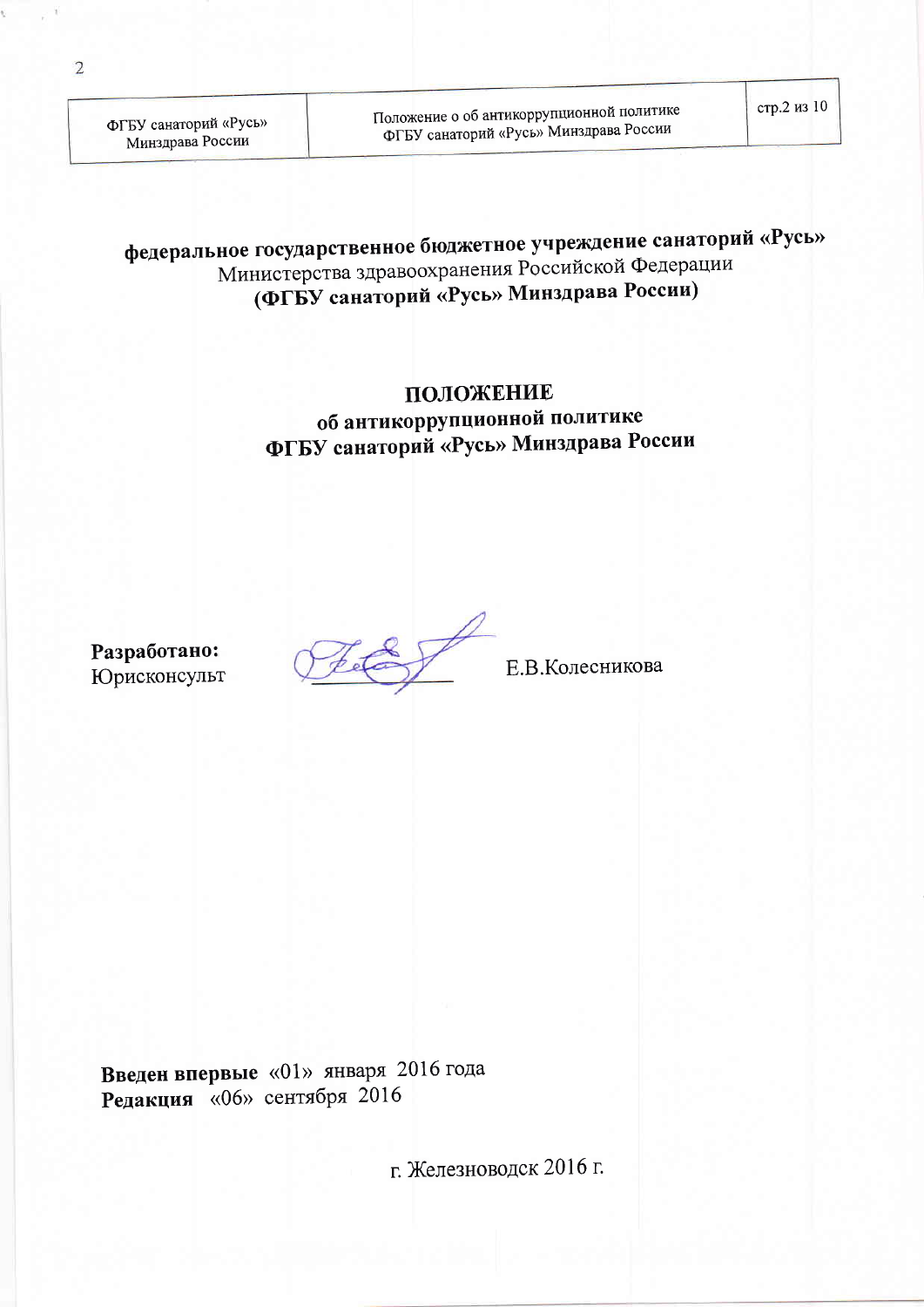#### 1. Общие положения

1.1. Настоящее положение об антикоррупционной политике (далее -«положение») является базовым документом ФГБУ санаторий «Русь» Минздрава России (далее - организация), определяющим ключевые принципы и требования, соблюдение HODM  $\mathbf{M}$ предотвращение коррупции направленные на антикоррупционного законодательства РФ, работниками и иными лицами, которые могут действовать от имени организации.

1.2. Настоящее положение разработано на основе Федерального закона Российской Федерации от 25 декабря 2008 г. № 273-ФЗ «О противодействии коррупции» и иных нормативных документов.

устанавливаются принципы основные положением Настоящим  $1.3.$ противодействия коррупции, правовые и организационные основы предупреждения коррупции и борьбы с ней, минимизации и (или) ликвидации последствий коррупционных правонарушений.

1.4. Для целей настоящего положения используются следующие основные понятия:

- злоупотребление служебным положением. Дача взятки, Коррупция получение взятки, злоупотребление полномочиями, коммерческий подкуп либо иное незаконное использование физическим лицом своего должностного положения вопреки законным интересам общества и государства в целях получения выгоды в виде денег, ценностей, иного имущества или услуг имущественного характера, иных имущественных прав для себя или для третьих лиц либо незаконное предоставление такой выгоды указанному лицу другими физическими лицами. Коррупцией также является совершение перечисленных деяний от имени или в интересах юридического лица (п. 1 ст. 1 Федерального закона от 25 декабря 2008 г. № 273-ФЗ «О противодействии коррупции»).

федеральных деятельность органов Противодействие коррупции государственной власти, органов государственной власти субъектов Российской Федерации, органов местного самоуправления, институтов гражданского общества, организаций и физических лиц в пределах их полномочий (п. 2 ст. 1 Федерального закона от 25 декабря 2008 г. № 273-ФЗ «О противодействии коррупции»):

выявлению а) по предупреждению коррупции, **TOM** числе по  $\mathbf{M}$  $\mathbf{B}$ последующему устранению причин коррупции (профилактика коррупции);

б) по выявлению, предупреждению, пресечению, раскрытию и расследованию коррупционных правонарушений (борьба с коррупцией);

в) по минимизации и (или) ликвидации последствий коррупционных правонарушений.

Организация - юридическое лицо независимо от формы собственности, организационно-правовой формы и отраслевой принадлежности.

Контрагент - любое российское или иностранное юридическое или физическое лицо, с которым организация вступает в договорные отношения, за исключением трудовых отношений.

Взятка - получение должностным лицом, иностранным должностным лицом либо должностным лицом публичной международной организации лично или через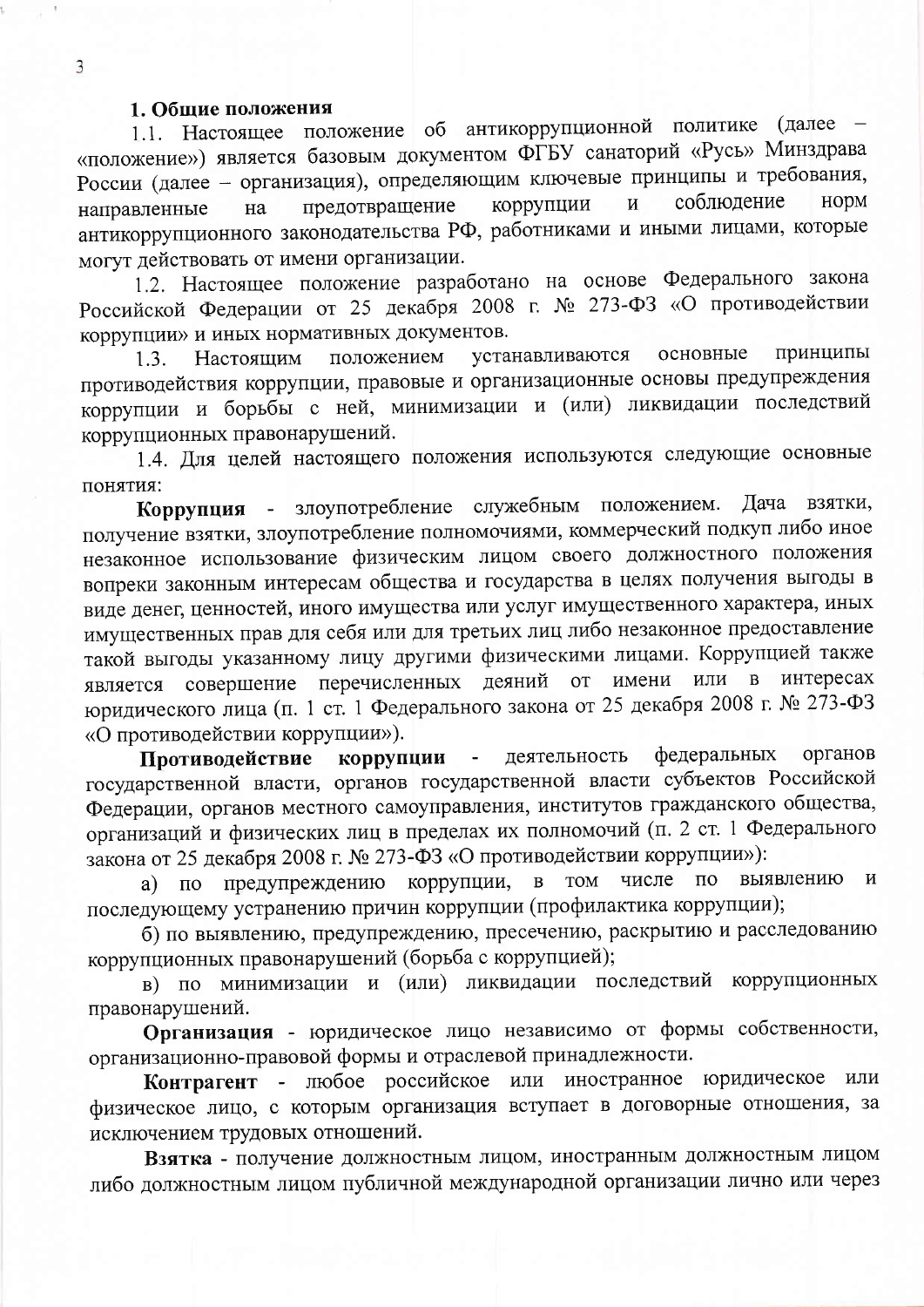посредника денег, ценных бумаг, иного имущества либо в виде незаконных оказания ему услуг имущественного характера, предоставления иных имущественных прав за совершение действий (бездействие) в пользу взяткодателя или представляемых им лиц, если такие действия (бездействие) входят в служебные полномочия должностного лица либо если оно в силу должностного положения может способствовать таким действиям (бездействию), а равно за общее покровительство или попустительство по службе.

Коммерческий подкуп - незаконные передача лицу, выполняющему управленческие функции в коммерческой или иной организации, денег, ценных бумаг, иного имущества, оказание ему услуг имущественного характера, предоставление иных имущественных прав за совершение действий (бездействие) в интересах дающего в связи с занимаемым этим лицом служебным положением (ч.1 ст. 204 Уголовного кодекса Российской Федерации).

Конфликт интересов - ситуация, при которой личная заинтересованность (прямая или косвенная) работника (представителя организации) влияет или может повлиять на надлежащее исполнение им должностных (трудовых) обязанностей и при которой возникает или может возникнуть противоречие между личной правами и организации)  $\mathbf{M}$ заинтересованностью работника (представителя законными интересами организации, способное привести к причинению вреда правам и законным интересам, имуществу и (или) деловой репутации организации, работником (представителем организации) которой он является.

Личная заинтересованность работника (представителя организации) связанная организации),  $\mathbf c$ (представителя работника заинтересованность организации) при (представителем работником получения возможностью исполнении должностных обязанностей доходов в виде денег, ценностей, иного имущества или услуг имущественного характера, иных имущественных прав для себя или для третьих лиц.

## 2. Цели антикоррупционной политики

2.1. Политика отражает приверженность Организации и его руководства высоким этическим стандартам ведения открытого и честного бизнеса для совершенствования корпоративной культуры, следования лучшим практикам корпоративного управления и поддержания деловой репутации на должном уровне.

2.2. Организация ставит перед собой цели:

- Минимизировать риск вовлечения работников независимо от занимаемой должности в коррупционную деятельность.

- Сформировать у работников и иных лиц единообразное понимание политики о неприятии коррупции в любых формах и проявлениях.

Обобщить, и разъяснить основные требования антикоррупционного законодательства РФ, которые могут применяться к Организации и работникам.

- Установить обязанность работников знать, и соблюдать принципы и применимого нормы ключевые положения, настоящего требования адекватные процедуры  $\overline{10}$ антикоррупционного законодательства, а также предотвращению коррупции.

требования антикоррупционного основные - Обобщить, и разъяснить

 $\overline{4}$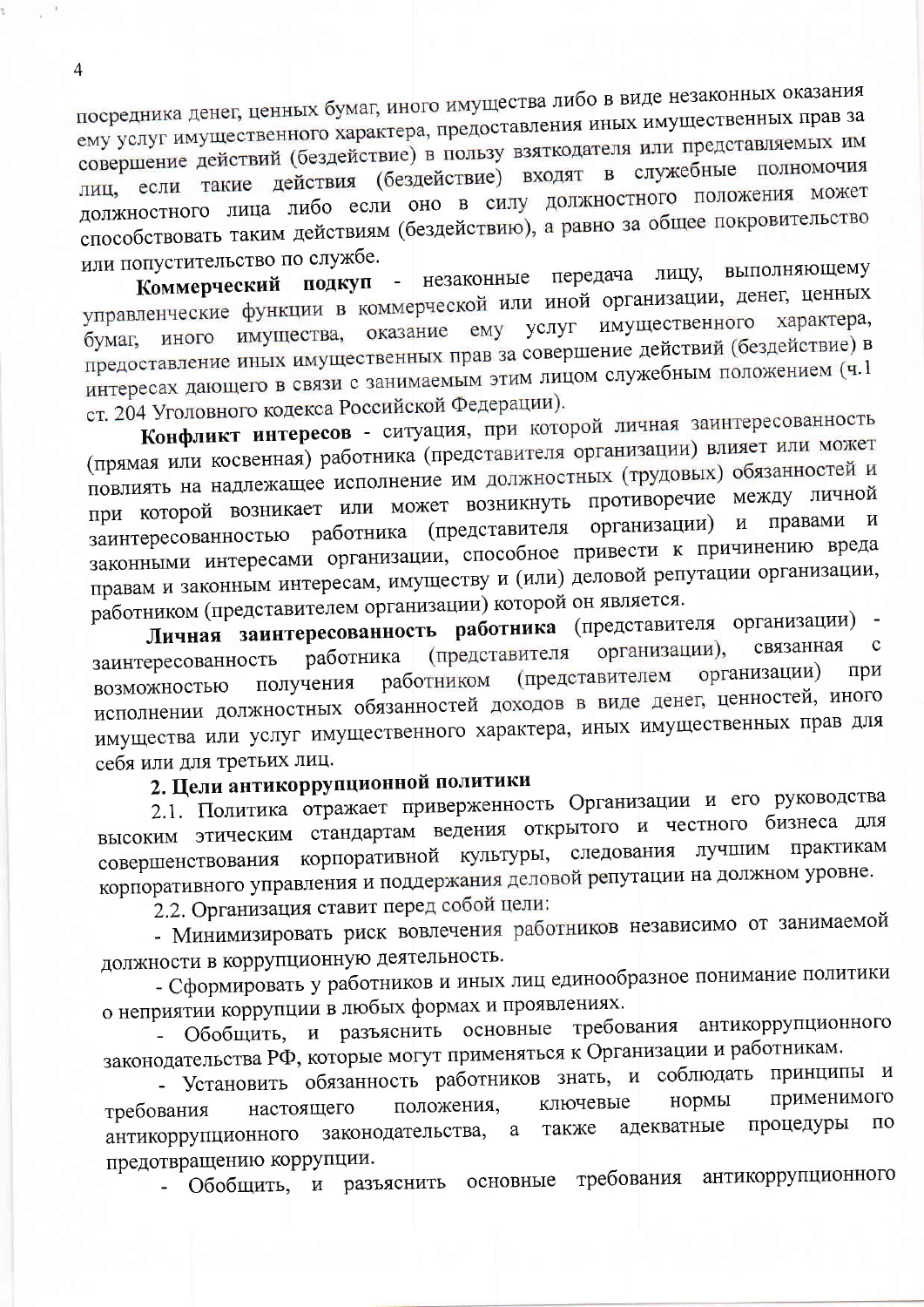законодательства РФ, которые могут применяться в отношении Организации.

# 3. Область применения и обязанности

3.1. Все работники Организации должны руководствоваться настоящим положением, и неукоснительно соблюдать принципы антикоррупционной политики и ее требования.

3.2. Главный врач отвечает за организацию всех мероприятий, направленных на реализацию принципов и требований настоящего положения, включая назначение лиц, ответственных за разработку антикоррупционных процедур, их внедрение и

3.3. Принципы и требования настоящего положения распространяются на контроль. контрагентов, представителей и работников Организации, а также иных лиц, в тех случаях, когда соответствующие обязанности закреплены в договорах с ними, в их внутренних документах, либо прямо вытекают из закона.

3.4. Обязанности работников Организации в связи с предупреждением и противодействием коррупции могут быть общими для всех работников Организации или специальными, то есть устанавливаться для отдельных категорий работников.

3.5. Общие обязанности работников в связи с предупреждением И противодействием коррупции следующие:

- воздерживаться от совершения и (или) участия в совершении коррупционных правонарушений в интересах или от имени Организации;

истолковано быть может которое поведения, воздерживаться **OT** или участвовать в совершении совершить как готовность окружающими коррупционного правонарушения в интересах или от имени Организации;

- незамедлительно информировать непосредственного руководителя или лиц, ответственных за реализацию антикоррупционной политики, о случаях склонения работника к совершению коррупционных правонарушений;

- незамедлительно информировать непосредственного руководителя или лиц,

ответственных за реализацию антикоррупционной политики, о ставшей известной работнику информации о случаях совершения коррупционных правонарушений другими работниками Организации, контрагентами Организации по договорам или иными лицами;

- сообщить непосредственному руководителю или иному ответственному лицу о возможности возникновения либо возникшем у работника конфликте интересов.

предупреждением  $\, {\rm N}$ связи  $\mathbf{C}$ обязанности  $\mathbf{B}$ Специальные  $3.6.$ противодействием коррупции могут устанавливаться для следующих категорий лиц, работающих в Организации:

- руководства Организации;

- лиц, ответственных за реализацию антикоррупционной политики;

- работников, чья деятельность связана с коррупционными рисками;

- лиц, осуществляющих внутренний контроль и аудит.

3.7. Общие и специальные обязанности в связи с предупреждением и противодействием коррупции могут включаться в должностные инструкции условии закрепления обязанностей работника связи с  $\, {\bf B} \,$ работников. При предупреждением и противодействием коррупции в должностной инструкции

5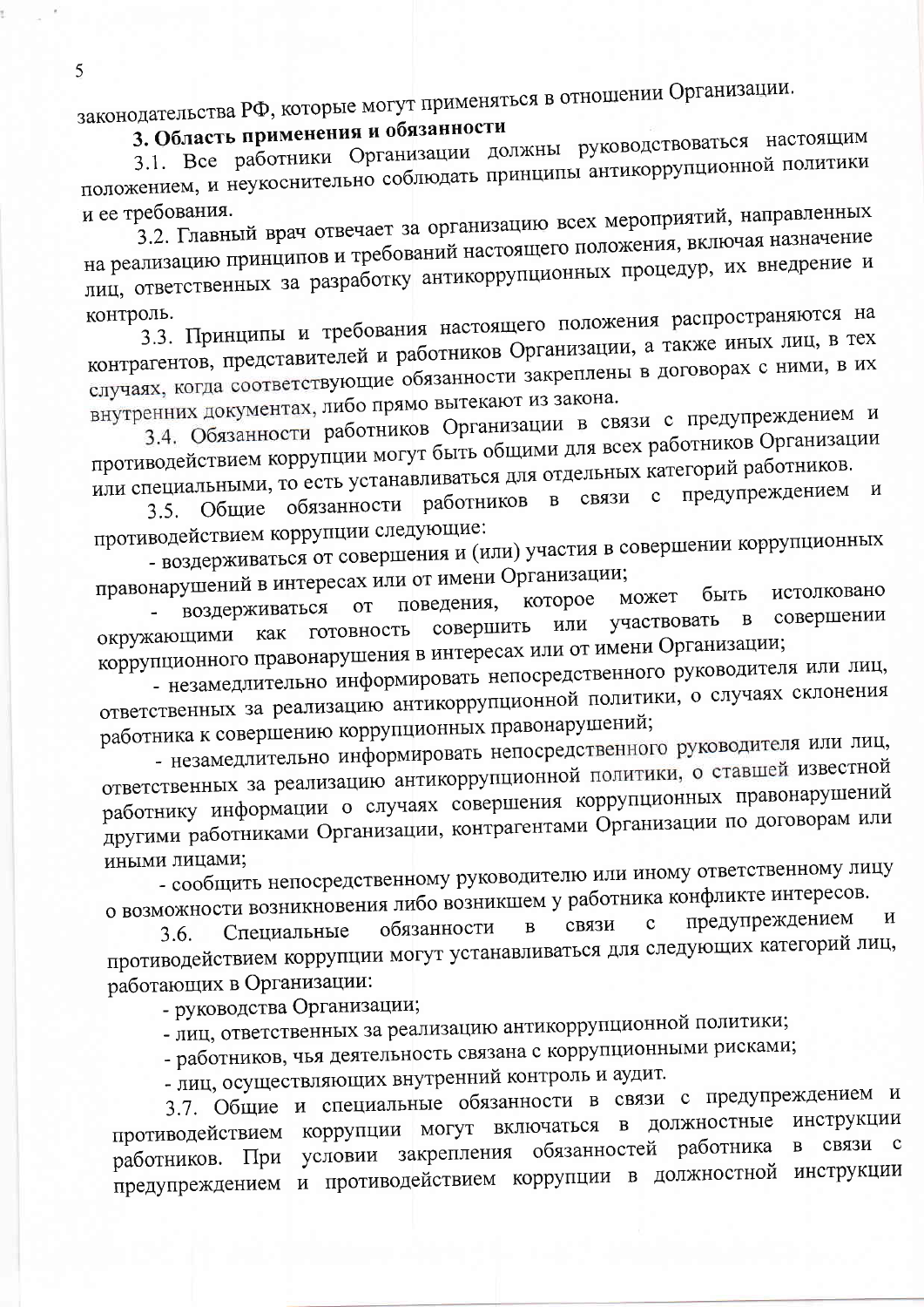работодатель вправе применить к работнику меры дисциплинарного взыскания за их неисполнение.

## 4. Применимое антикоррупционное законодательство

4.1. Организация и все ее работники должны соблюдать нормы российского антикоррупционного законодательства, установленные, в том числе, Уголовным Федерации об Российской Кодексом Федерации, Российской кодексом административных правонарушениях, Федеральным законом от 25.12.2008 № 273-ФЗ «О противодействии коррупции» и иными нормативными актами, основными требованиями которых являются запрет дачи взяток, запрет получения взяток, запрет коммерческого подкупа и запрет посредничества во взяточничестве.

4.2. С учетом изложенного всем работникам Организации строго запрещается, прямо или косвенно, лично или через посредничество третьих лиц участвовать в коррупционных действиях, предлагать, давать, обещать, просить и получать взятки или совершать платежи для упрощения административных, бюрократических и прочих формальностей в любой форме, в том числе, в форме денежных средств, ценностей, услуг или иной выгоды, каким-либо лицам и от каких-либо лиц или организаций, включая коммерческие организации, органы власти и самоуправления, государственных служащих, частных компаний и их представителей.

#### 5. Ключевые принципы

5.1. Миссия высшего руководства:

Главный врач и руководящие должностные лица Организации должны формировать этический стандарт непримиримого отношения к любым формам и проявлениям коррупции на всех уровнях, подавая пример своим поведением и осуществляя ознакомление с антикоррупционной политикой всех работников и контрагентов.

В Организации закрепляется принцип неприятия коррупции в любых формах и проявлениях (принцип «нулевой терпимости») при осуществлении повседневной деятельности и стратегических проектов, в том числе во взаимодействии с контрагентами, представителями органов власти, самоуправления, политических партий, своими сотрудниками и иными лицами.

5.2. Периодическая оценка рисков:

Организация на периодической основе выявляет, рассматривает, и оценивает коррупционные риски, характерные для ее деятельности в целом и для отдельных направлений в частности.

5.3. Адекватные антикоррупционные мероприятия:

Организация проводит мероприятия по предотвращению коррупции, разумно отвечающие выявленным рискам на основе:

- признания, обеспечения и защиты основных прав и свобод человека и гражданина;

- законности;

- публичности и открытости;

совершение коррупционных ответственности  $3a$ неотвратимости правонарушений;

информационноорганизационных, комплексного использования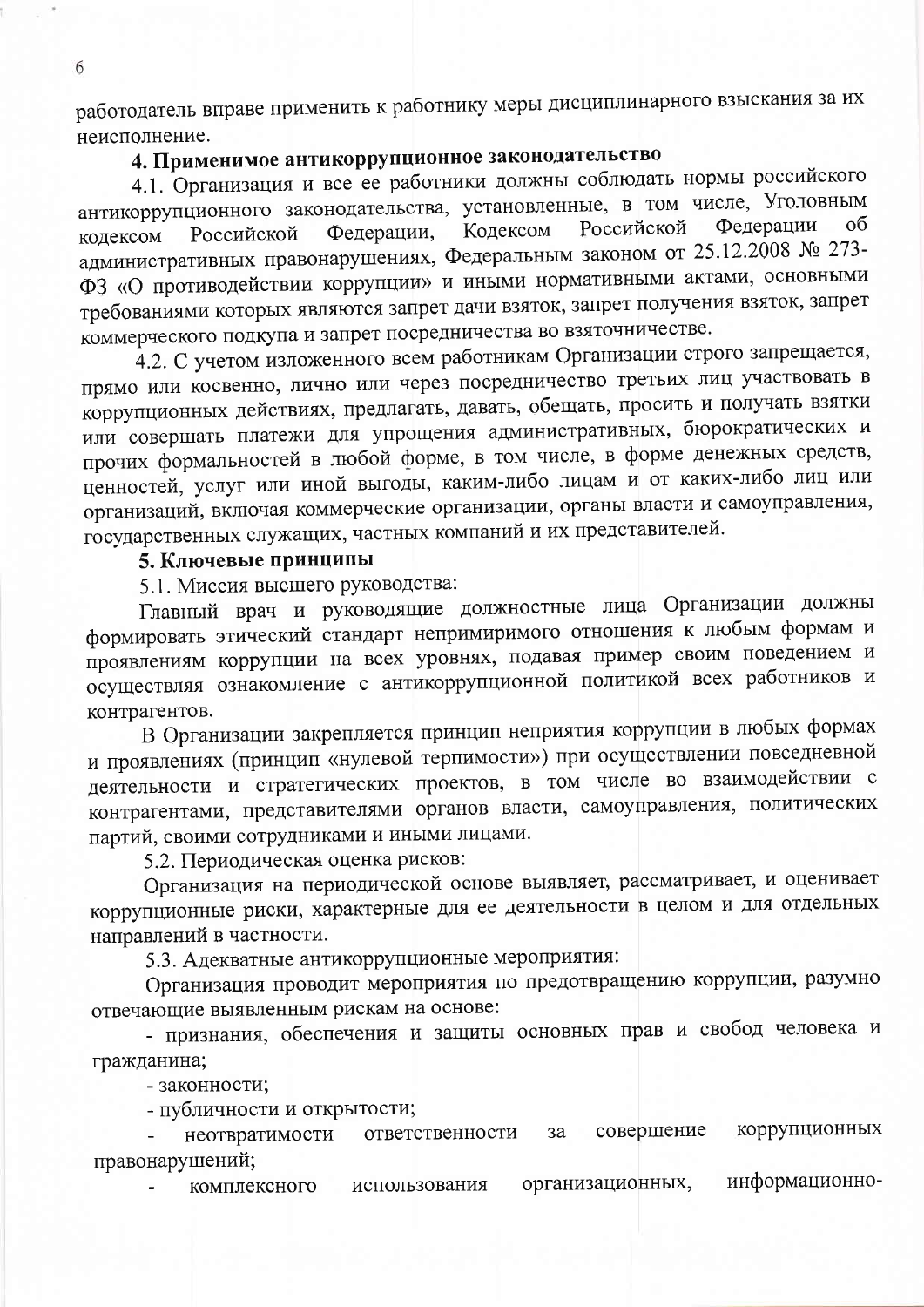пропагандистских и других мер;

- приоритетного применения мер по предупреждению коррупции.

5.4. Проверка контрагентов.

Организация прилагает разумные усилия, чтобы минимизировать риск которые могут быть вовлечены в отношений с контрагентами, деловых терпимости проводится проверка чего деятельность, для коррупционную контрагентов к взяточничеству, в т.ч. проверка наличия у них собственных готовности соблюдать мероприятий **HX** или политик, антикоррупционных требования настоящей Антикоррупционной политики, а также оказывать взаимное содействие для этичного ведения бизнеса и предотвращения коррупции.

5.5. Информирование и обучение.

Организация открыто заявляет о неприятии коррупции, приветствует и поощряет соблюдение принципов и требований настоящего положения всеми контрагентами, своими работниками и иными лицами.

Организация содействует повышению уровня антикоррупционной культуры путем информирования и систематического обучения работников в целях поддержания их осведомленности в вопросах антикоррупционной политики и овладения ими способами и приемами применения антикоррупционной политики на практике.

5.6. Мониторинг и контроль.

В связи с возможным изменением во времени коррупционных рисков и иных факторов, оказывающих влияние на хозяйственную деятельность, Организация мероприятий  $\overline{10}$ внедренных адекватных мониторинг осуществляет предотвращению коррупции, контролирует их соблюдение, а при необходимости пересматривает, и совершенствует их.

#### 6. Подарки и деловое гостеприимство

6.1. Подарки, которые работники от имени Организации могут предоставлять другим лицам и организациям, либо которые работники, в связи с их работой в Организации, могут получать от других лиц и организаций, а также расходы на деловое гостеприимство, которые могут нести работники от имени Организации, должны одновременно соответствовать пяти указным ниже критериям:

- быть прямо связаны с законными целями деятельности Организации, например, с общенациональными праздниками (Новый год, 8 марта, 23 февраля, день образования Организации, День медицинского работника и т.п.);

- быть разумно обоснованными, соразмерными и не являться предметами роскоши. Стоимость подарка не может превышать 3000,00 рублей;

- расходы должны быть согласованы с главным врачом Организации;

- не представлять собой скрытое вознаграждение за услугу, действие, бездействие, попустительство, покровительство, предоставление прав, принятие определенного решения о сделке, соглашении, разрешении и т.п. или попытку оказать влияние на получателя с иной незаконной или неэтичной целью;

- не создавать репутационного риска для Организации, работников и иных лиц в случае раскрытия информации о подарках или представительских расходах;

- не противоречить принципам и требованиям настоящего положения, другим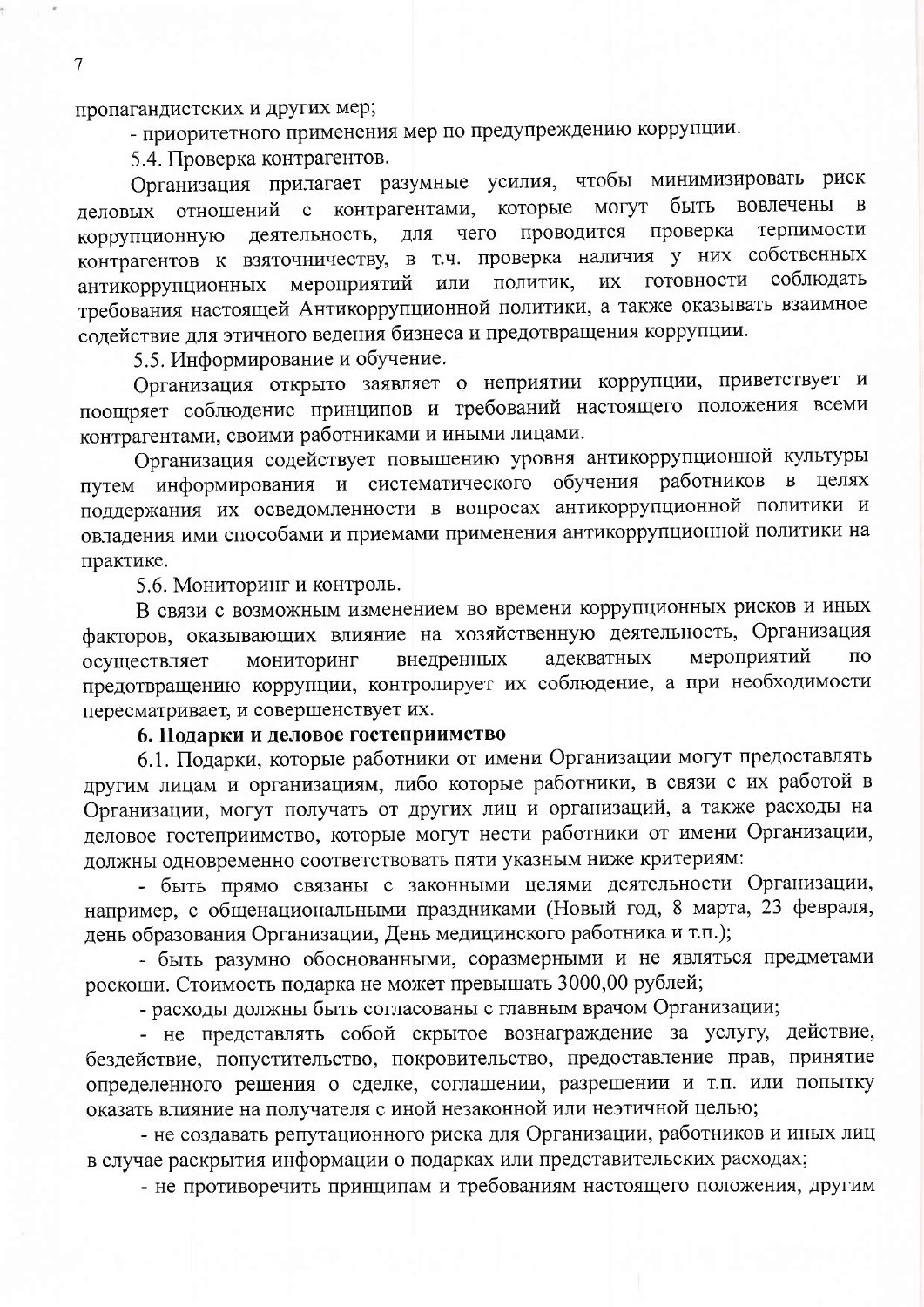$\overline{8}$ 

внутренним документам Организации и нормам применимого законодательства.

6.2. Подарки в виде сувенирной продукции (продукции невысокой стоимости)

с символикой Организации, предоставляемые на выставках, открытых презентациях, форумах и иных представительских и маркетинговых мероприятиях, в которых официально участвует Организация, допускаются и рассматриваются в качестве имиджевых материалов.

6.3. Не допускаются подарки от имени Организации, ее работников и представителей третьим лицам в виде денежных средств, как наличных, так и безналичных, независимо от валюты.

# 7. Участие в благотворительной деятельности и спонсорство

7.1. Организация может принимать участие в благотворительных проектах в направленного мероприятия, (соорганизатора) организатора привлечение денежных средств для оказания помощи участникам ВОВ, инвалидам и качестве гражданам, попавшим в трудную жизненную ситуацию, информировать работников о проведении благотворительных мероприятий.

7.2. Работники Организации могут коллективно, от своего имени или анонимно участвовать в благотворительных акциях, перечисляя денежные средства для оказания помощи инвалидам и гражданам, попавшим в трудную жизненную ситуацию.

7.2. Организация не финансирует благотворительные и спонсорские проекты в целях получения коммерческих преимуществ в конкретных проектах.

## 8. Участие в политической деятельности

8.1. Организация не финансирует политические партии, организации и движения в целях получения коммерческих преимуществ в конкретных проектах.

## 9. Взаимодействие с государственными служащими

за расходов любых оплаты воздерживается **OT** Организация 9.1. государственных служащих и их близких родственников (или в их интересах) в целях получения коммерческих преимуществ в конкретных проектах, в том числе расходов на транспорт, проживание, питание, развлечения и т.п.

## 10. Взаимодействие с работниками

10.1. Организация требует от своих работников соблюдения настоящего положения, информируя их о его ключевых принципах, требованиях и санкциях за нарушения.

организовано безопасное, быть должно  $10.2.$ Организации  $\mathbf{B}$ конфиденциальное и доступное средство информирования руководства Организации («горячая линия») о фактах взяточничества со стороны лиц, оказывающих услуги в интересах коммерческой организации или от ее имени. По «горячей линии» в адрес главного врача Организации могут поступать предложения по улучшению антикоррупционных мероприятий и контроля, а также запросы со стороны работников и третьих лиц.

10.3. В рамках формирования в надлежащего уровня антикоррупционной информационные периодические работников проводятся для культуры, положениями ознакомление  $\mathbf{C}$ также a беседы проч., мероприятия, И антикоррупционной политики и связанных с ней документов - для всех новых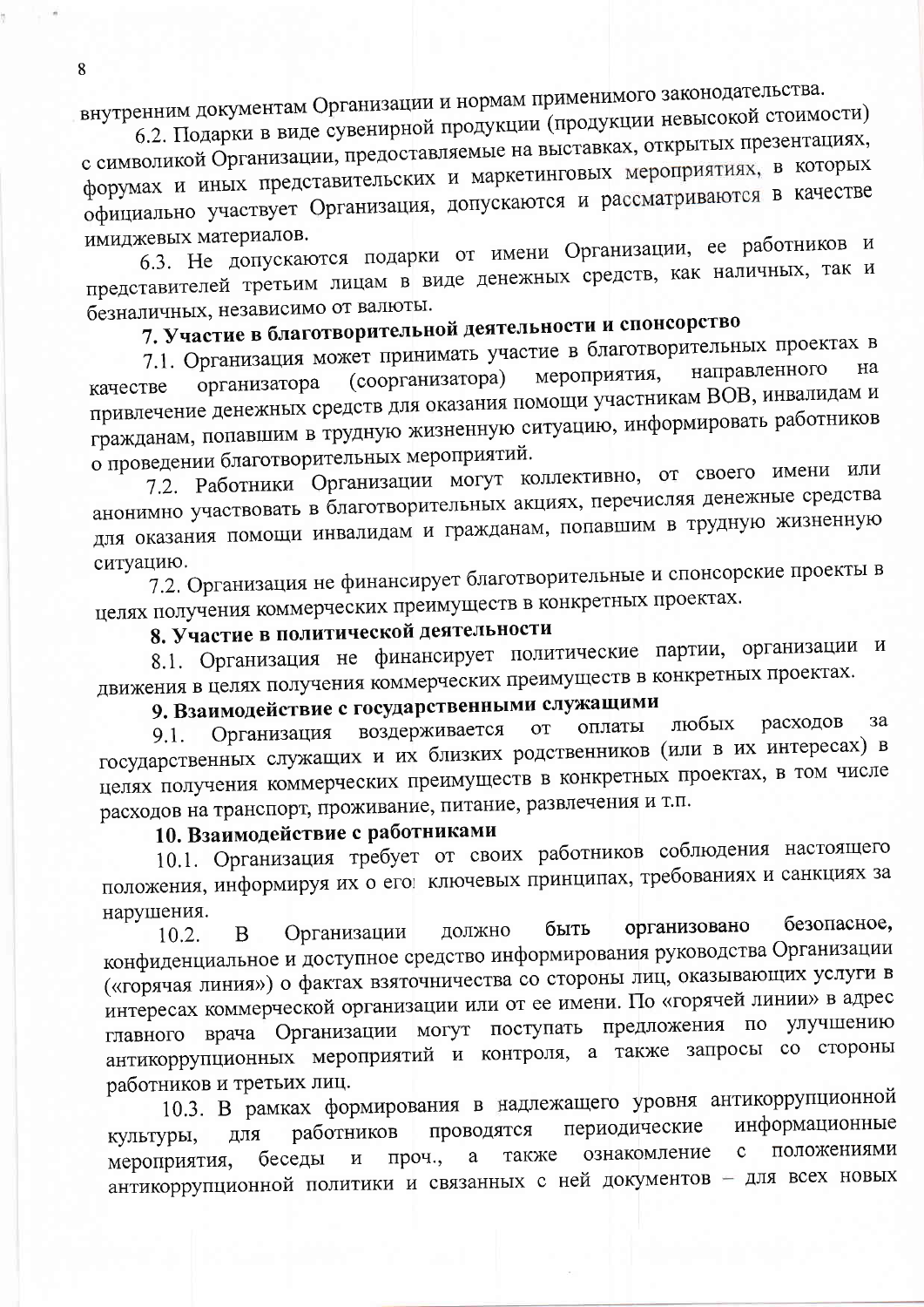работников Организации.

10.4. Организация проводит инструктивно-методические совещания, носящие специальный (целевой) характер. В этом случае осуществляется обучение работников, занимающих определенные должности, осуществляющих функции с высокой степенью коррупционных рисков либо участвующих в определенных антикоррупционных мероприятиях. Целью обучения является овладение каждым обучаемым приемами и навыками использования антикоррупционной политики и мероприятий на практике.

10.5. Соблюдение работниками принципов и требований настоящего положения учитывается при формировании кадрового резерва для выдвижения на вышестоящие должности, а также при наложении дисциплинарных взысканий.

## 11. Платежи через посредников или в пользу третьих лиц

11.1. Организации и ее работникам запрещается привлекать или использовать посредников, партнеров или иных лиц для совершения каких-либо действий, которые противоречат принципам и требованиям антикоррупционной политики или нормам применимого антикоррупционного законодательства.

11.2. Организация обеспечивает возможность использования процедур по проверке посредников, партнеров и иных лиц для предотвращения и/или выявления описанных выше нарушений в целях минимизации и пресечения рисков вовлечения в коррупционную деятельность.

## 12. Ведение бухгалтерских книг и записей

12.1. Все финансовые операции должны быть аккуратно, правильно и с достаточным уровнем детализации отражены в бухгалтерском учете Организации, задокументированы и доступны для проверки.

12.2. В Организации назначаются работники, несущие персональную предоставление достоверной полной и ПОДГОТОВКУ  $\,$  M ответственность за бухгалтерской отчетности в установленные применимым законодательством сроки.

12.3. Искажение или фальсификация бухгалтерской отчётности строго запрещены и расцениваются как нарушение законодательства.

## 13. Отказ от ответных мер и санкций

13.1. Организация заявляет о том, что ни один работник не будет, подвергнут санкциям (в том числе уволен, понижен в должности, лишен премии) если он сообщил о предполагаемом факте коррупции, либо если он отказался дать или получить взятку, совершить коммерческий подкуп или оказать посредничество во взяточничестве, в том числе если в результате такого отказа у него возникла упущенная выгода или не были получены коммерческие и конкурентные преимущества.

и внесения изменений в положение об 14. Порядок пересмотра антикоррупционной политике

14.1. В процессе работы должен осуществляться регулярный мониторинг хода антикоррупционной политики эффективности реализации выполнения  $\mathbf{M}$ Организации. Должностные лица, на которые возложены функции по профилактике и противодействию коррупции, ежегодно представляют руководству Организации соответствующие сведения. Если по результатам мониторинга возникают сомнения